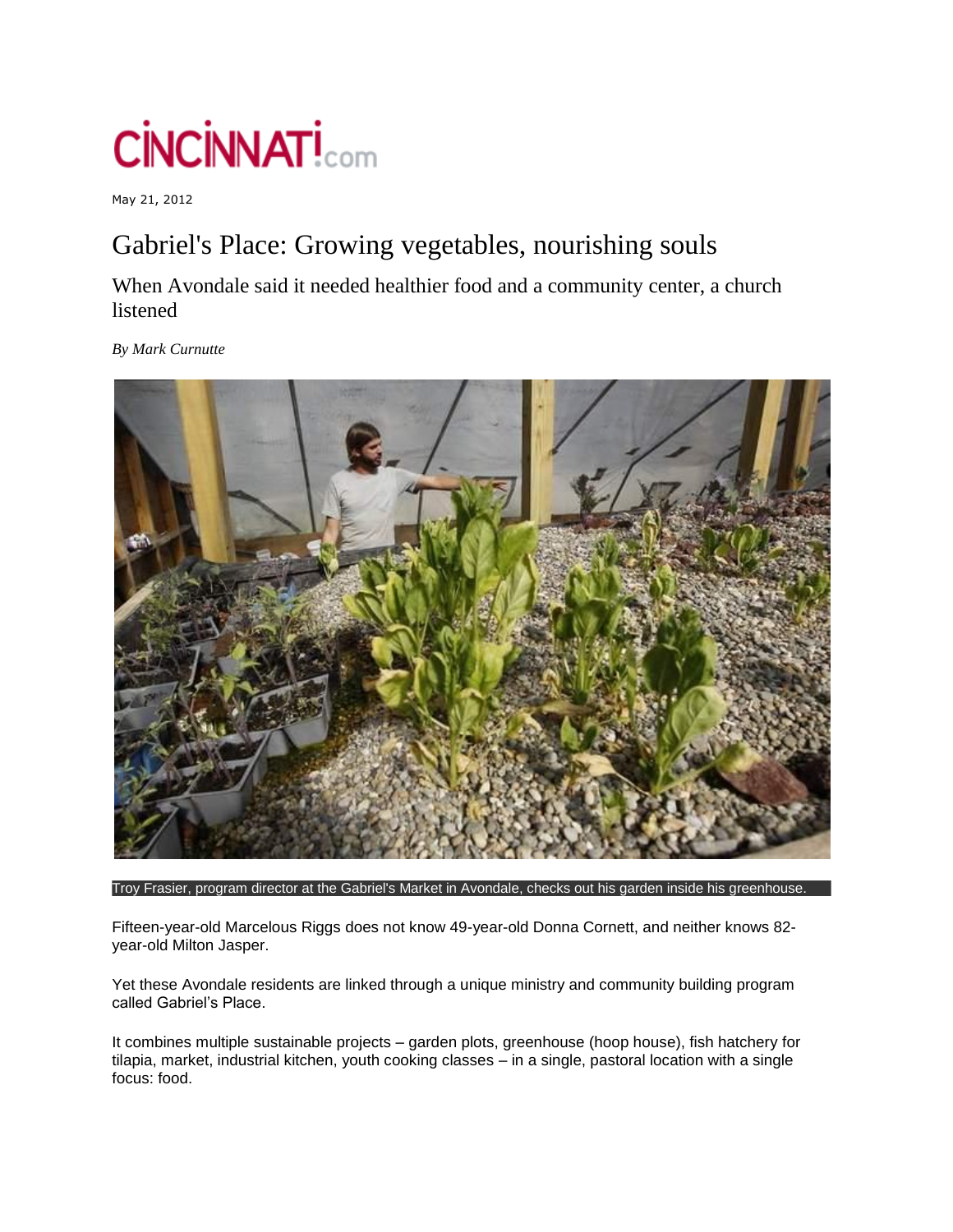Riggs, as a member of the Avondale Youth Council, worked last summer swinging a sledgehammer to break up an old concrete foundation where the Gabriel's Place greenhouse now stands. Cornett is nurturing a 4-by-8-foot plot filled with plants that started as seeds – growing cabbage, lettuce, beans and tomatoes – vegetables for which Jasper paid \$5.65 at the ministry's farmers' market and carried back across Reading Road to his apartment.

"This is in our community, which is why I came over," Jasper said.

At the site of the former St. Michael's and All Angels Church, which closed in 2008, Gabriel's Place grew out of the desire of the Episcopal Diocese of Southern Ohio to maintain a presence in the neighborhood.

After opening last fall, it has emerged as an urban oasis in its first spring: 150 individual households have shopped, most now regular customers, and 87 volunteers have contributed 340 hours of service to the market.

The mix of projects, like the melding of generations, is what makes Gabriel's Place different.

Kathy Schwab, in her travels and work, has seen many food-related programs to alleviate food deserts – the buzzword for the lack of groceries and fresh fruits and vegetables available in low-income neighborhoods.

"But I have never seen (a program) that combines all of these elements," said Schwab, executive director of Local Initiatives Support Corp. Greater Cincinnati and Northern Kentucky, the regional office of the national nonprofit to help resident-led projects in low-income communities.

The nonprofit provided some engineering and architectural services for Gabriel's Place and pays the salary of its new program director, Troy Frasier, through its AmeriCorps program.

Gabriel's Place does have a model, though. The Milwaukee-based Growing Power program grows vegetables and raises fish, using a water-filtration process known as the aquaponic system, in abandoned factories in food deserts in Milwaukee and Chicago.

## **Episcopal bishop heard plea for food**

Avondale's community council, youth council, the Cincinnati-Hamilton County Community Action Agency and the Center for Closing the Health Gap were involved with the Episcopal diocese at the site beginning in 2009.

Forty members of the youth council grew vegetables on adjacent land purchased by the diocese on Glenwood Avenue. By 2010, the number in the Do Right Teen Garden program had expanded to 80 members of the youth council.

Bishop Thomas Breidenthal said the diocese did not want to leave Avondale or abandon its urban mission. They listened to residents.

"Everyone told us they didn't have access to healthy food," said Breidenthal, whose leadership of 10 partner agencies and \$400,000 in diocese seed money for the project have helped it grow.

The industrial kitchen and community room in the parish house next to the the church will be ready this summer. The first session of a junior chef program (ages 14-18), through Gabriel's Place partner the Midwest Culinary Institute at Cincinnati State Technical and Community College, is forming.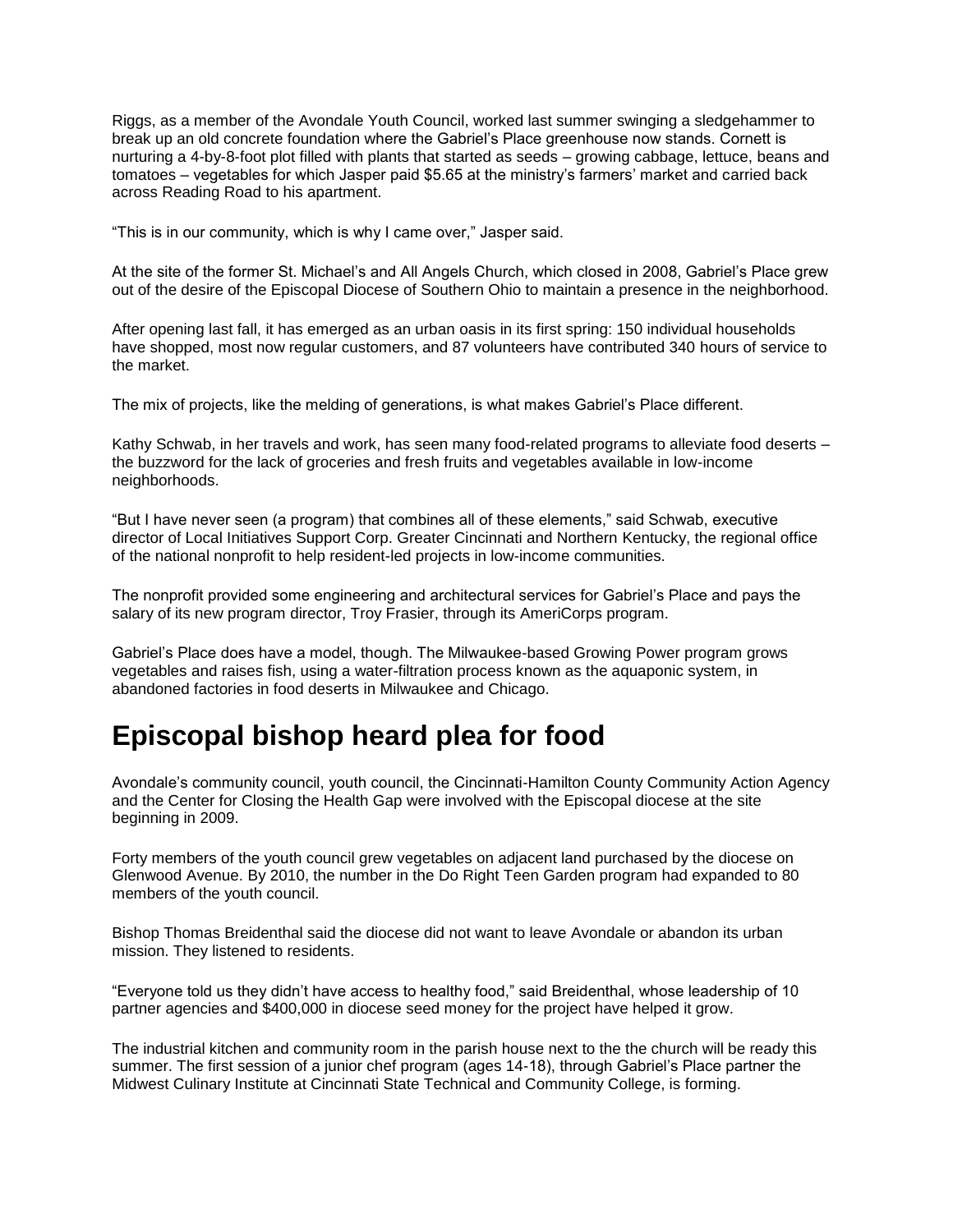"I am excited to see how the young people will prepare the food being grown here and connect it to a healthier lifestyle," Breidenthal said.

A 2010 study by the Cincinnati Health Department showed that almost one in three kindergartners in Avondale measured overweight or obese based on their body mass index.

Nationally, the overweight/obesity rate in white children is about 16 percent.

## **Beehive of activity, even in its infancy**

Outside, the hoop house – the greenhouse with a plastic roof wrapped over flexible piping, donated by the Cincinnati Zoo and Botanical Garden – has produced its first crops, among them mustard greens. Frasier, 33, a former Peace Corps volunteer in the South Pacific island nation of Vanuatu, points to a fence line where raspberries and asparagus grow. Then he shows where a chicken coop (eggs) and beehive (honey) will go.

"We want to teach people how to raise their own food, and we want them to do it on their own land next summer," Frasier said.

"If we can't get a (grocery) to come in, we need to solve our food problem ourselves."

The neighborhood's last grocery, Aldi's, pulled out of the Avondale Town Center in November 2008.

Inside the former church sanctuary, the twice-weekly soup kitchen meal has wrapped up for the day. Audrey Scott started the meal service as a member of the former St. Michael and All Angels but couldn't stop just because the church closed.

A few shoppers pick through boxes of produce, most of which are bought from a wholesaler outside of Avondale and brought in.

In coming months, Avondale residents will be able to eat even more of what's grown at Gabriel's Place.

Cornett, who lives on Hearne Avenue and works in a Good Samaritan Hospital coffee shop, envisions tables packed with homegrown vegetables and says, "This is so good for the neighborhood. We can help each other."

Two Gabriel's Place volunteers, Elester Thomas and Brenda Jackson, already are helping and have packed plastic grocery bags with orders from shut-in residents of Avon View Apartments.

"Avondale is more than a troubled area," Jackson, 62, , said while loading grocery bags into her backseat.

"People do like living here. We do need a grocery and a pharmacy. But Gabriel's Place can do a lot of good for a lot of people in the meantime."

## Additional Facts

Food desert

Avondale residents have not had a grocery in their neighborhood since Aldi's left the Avondale Town Center in November 2008.